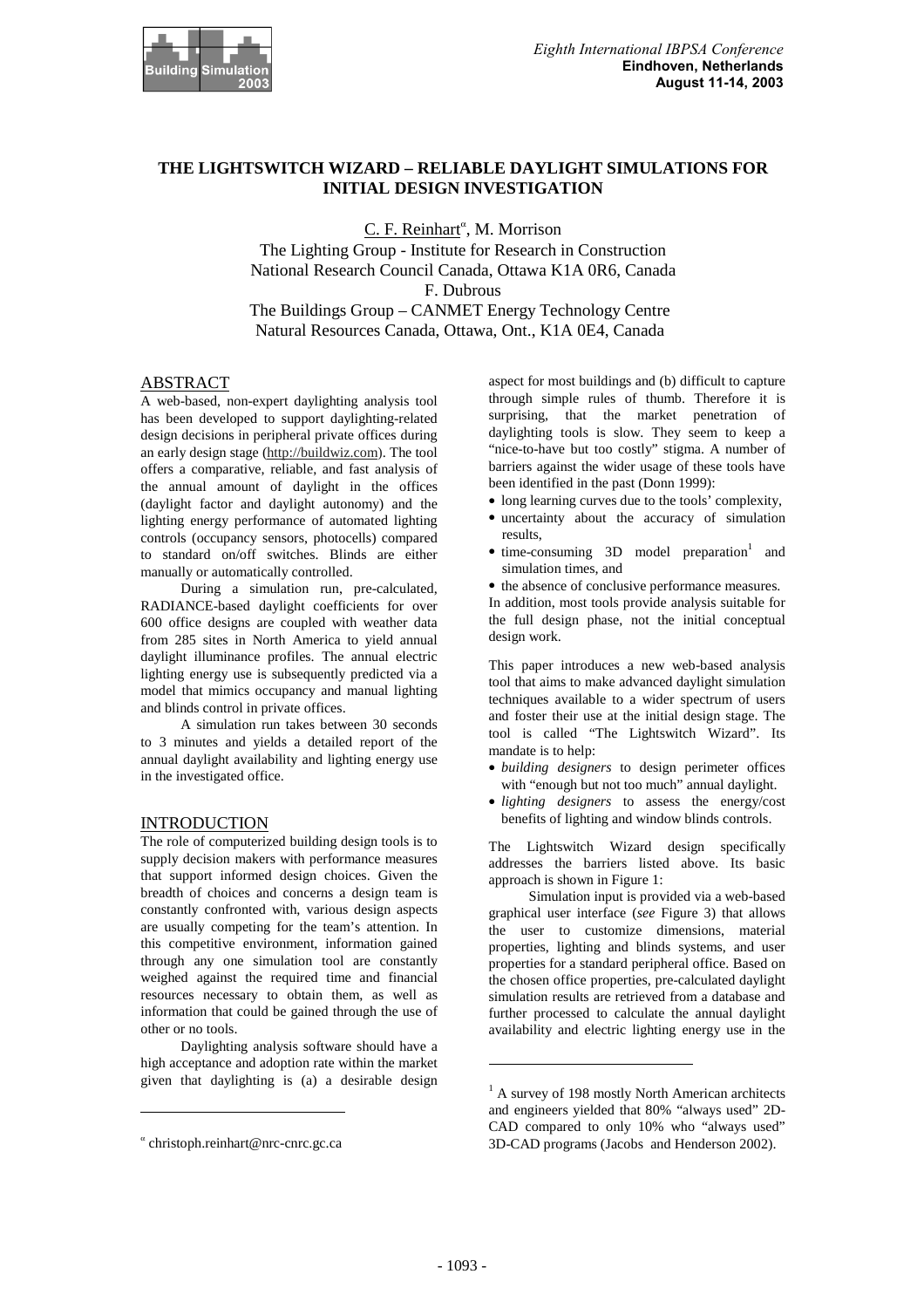

*Figure1 :Basic approach of the Lightswitch Wizard.*

office. A detailed simulation report (*see* Table 2) is delivered back to the user.

 The simulation engine and output are described below, followed by an example application and a discussion of the merits and limitations of the wizard.

### SIMULATION INPUT

Figure 3 shows a screenshot of the Lightswitch Wizard's main application window. Similar to the RADIANCE Image Database (http://gaia.lbl.gov/rid) and the Daylighting Design Variations Book (www.bwk.tue.nl/fago/daylight/), the tool offers a side-by-side analysis of two independent office scenarios at a time. Simulation

input is grouped under three tabs: *site, office*, and *user*. The former two groups allow customary choices such as one out of 285 sites in North America<sup>2</sup>, four facade orientations, and, currently, three prototype facades. Room dimensions, surface reflections, glazing type and frame proportions are entered under the *office* tab.

 To reduce simulation times from hours to minutes without compromising simulation accuracy, daylight coefficients for all possible office combinations have been pre-calculated with the RADIANCE backward raytracer (Ward and Shakespeare 1998). Daylight coefficients offer a fast and reliable method to predict indoor illuminances under arbitrary sky conditions (Tregenza and Waters 1983). The Lightswitch Wizard uses the validated DAYSIM program (Reinhart and Walkenhorst 2001) to convert daylight coefficients and irradiance climate files

 $\overline{a}$ 

into 5 minute time series of the indoor illuminance distribution in the chosen office. These time series are in turn used to calculate annual daylight autonomies and daylight factor distributions (*see* Table 2).

A unique feature of the Lightswitch Wizard is a strong emphasis on the description of the occupant (occupancy and user behavior) and the lighting and blinds control systems.

 User occupancy is characterized by arrival and departure times on weekdays, which are processed by a stochastic occupancy model that breaks up the working day through temporary absences from the work place (Reinhart 2001). The resulting mean occupancy probability on a weekday is shown in Figure 2 for an arrival time of 8:00 and a departure time of  $17:00^3$ .



*Figure 2: Mean occupancy probability on a weekday for arrival to departure times of 8:00 to 17:00.*

 User occupancy and daylight illuminance profiles determine the time per year when the

 $\overline{a}$ 

<sup>&</sup>lt;sup>2</sup> Hourly direct and diffuse irradiances have been taken from the Environment Canada database CWEEDS (Environment Canada, 1992) and the US database SAMSON (NCDC, 1996) for 1990 and converted into 5 minute time series using a stochstic model described in (Walkenhorst *et al.* 2002).

<sup>&</sup>lt;sup>3</sup> For a working day longer than 6 hours, the occupancy model assigns a one hour lunch break and two 30 minute absences from the work place in the morning and afternoon.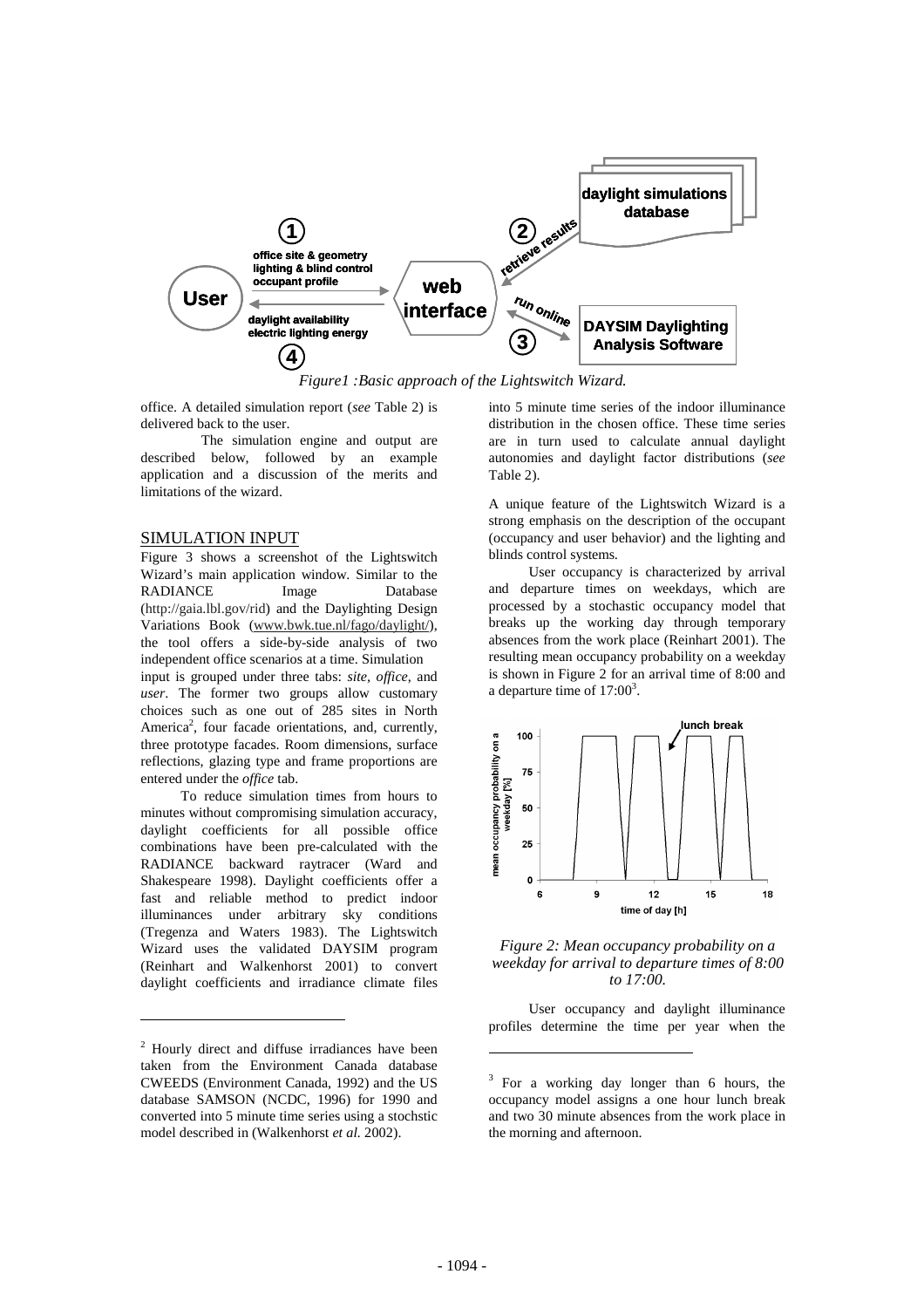occupant could principally work by daylight alone. User behavior and the lighting and blinds control system determine how much of this available daylight actually replaces electric lighting loads.

 In the following the lighting and blinds control scenarios supported by the Lightswitch Wizard are described. The input variable *user behavior,* which determines how the occupant interacts with manual controls (on/off switch or manual blinds) is described further below.

The wizard features six lighting control scenarios:

- *manual on/off switch:* a standard manually controlled electric lighting system with an on/off switch near the door. According to chapter 27 of the IESNA Lighting Handbook (IESNA 2000), this is the reference system relative to which the energy savings potential of automated controls should be expressed.
- *switch-off occupancy sensor:* manually controlled on/off switch lighting system combined with an ideally located occupancy sensor with a userspecified switch-off delay time. The lighting system is switched on manually through the switch. It is switched off either manually by the occupant or automatically by the occupancy sensor. The occupancy sensor requires a standby power of 3W when the lighting system is switched on.
- *on/off occupancy sensor:* automatically controlled lighting system with an ideally located occupancy sensor with a user-specified switch-off delay time. The occupancy sensor is permanently in standby mode and activates the lighting whenever occupancy is detected. The standby power of the occupancy sensor is 3W.
- *dimming system:* ideally commissioned dimming system with a manual on/off switch near the door. A photocell dims the lighting until the total work plane illuminance (daylight & electric light) reaches a specified minimum illuminance threshold. At minimum lighting output (1%) the system consumes 15% of its full electric power. The photocell requires a standby power of 2W.
- *dimming system with switch-off occupancy sensor:* same system as above combined with a switch-off occupancy sensor. The control module (photocell and occupancy sensor) requires a standby power of 5W.
- *dimming system with on-off occupancy sensor:* fully automated dimming system that is switched on and off by an occupancy sensor. The control module (photocell and occupancy sensor) requires a permanent standby power of 5W.

The temporary setting of the blinds throughout the year determines the amount of daylight available for lighting. The following blinds control scenarios are supported:

- *manually operated blinds: s*tandard internal venetian blinds system commonly found throughout North America. Depending on the *user behavior* chosen, the blinds use is 'active' or 'passive' (Table 1).
- *automated blinds:* ideal automated blinds system. The blinds are fully lowered to avoid glare as soon as direct sunlight above  $50 \, \text{Wm}^2$  hits the work place. The blinds are re-opened as soon as the glare criteria is no longer met.
- *no blinds*: this scenario that is not recommended unless glare protection is realized through a static device such as a light-shelf.

To simulate indoor illuminances when the blinds are lowered, a simple blinds model has been used. The model assumes that the lowered blinds reject 100% of the direct and transmit 25% of the diffuse solar radiation (Vartiainen 2000).

A key finding from field studies on manual lighting and blinds control in single offices is, that even though occupants behave *differently*, they use their lighting and blinds controls *consciously* and *consistently* (e.g.: Lindsay and Littlefair, 1993; Pigg, Eilers and Reed, 1996; Love, 1998; Jennings *et al.*, 1999; Reinhart and Voss, 2003). The latter finding confirms that manual lighting control is not arbitrary and constitutes the theoretical foundation for models (such as the Lightswitch Wizard) that aim to mimic how occupants interact with their controls. To account for individual differences between occupants, the wizard allows to specify the occupant's *user behavior* concerning lighting and blinds use. To simplify this choice for the software user, lighting and blinds use have been termed either 'active' or 'passive' (*see* Table 1).

*Table 1: Input parameters for user behavior in the Lightswitch Wizard (Reinhart 2002).*  **lighting use**

| пgнинg изс |                                                 |
|------------|-------------------------------------------------|
| active     | User operates the electric lighting in          |
|            | relation to ambient daylight conditions.        |
| passive    | User who keeps the electric lighting on         |
|            | throughout the working day.                     |
| mix of     | mix of both behaviors for an <i>ensemble</i>    |
| both       | of offices                                      |
| blinds use |                                                 |
| active     | User opens the blinds in the morning            |
|            | upon arrival and partly closes them             |
|            | during the day to avoid direct sunlight.        |
| passive    | User keeps the blinds partly closed             |
|            | throughout the year to avoid direct             |
|            | sunlight.                                       |
| mix of     | mix of both behaviors for an <i>ensemble</i> of |
| both       | offices                                         |
|            |                                                 |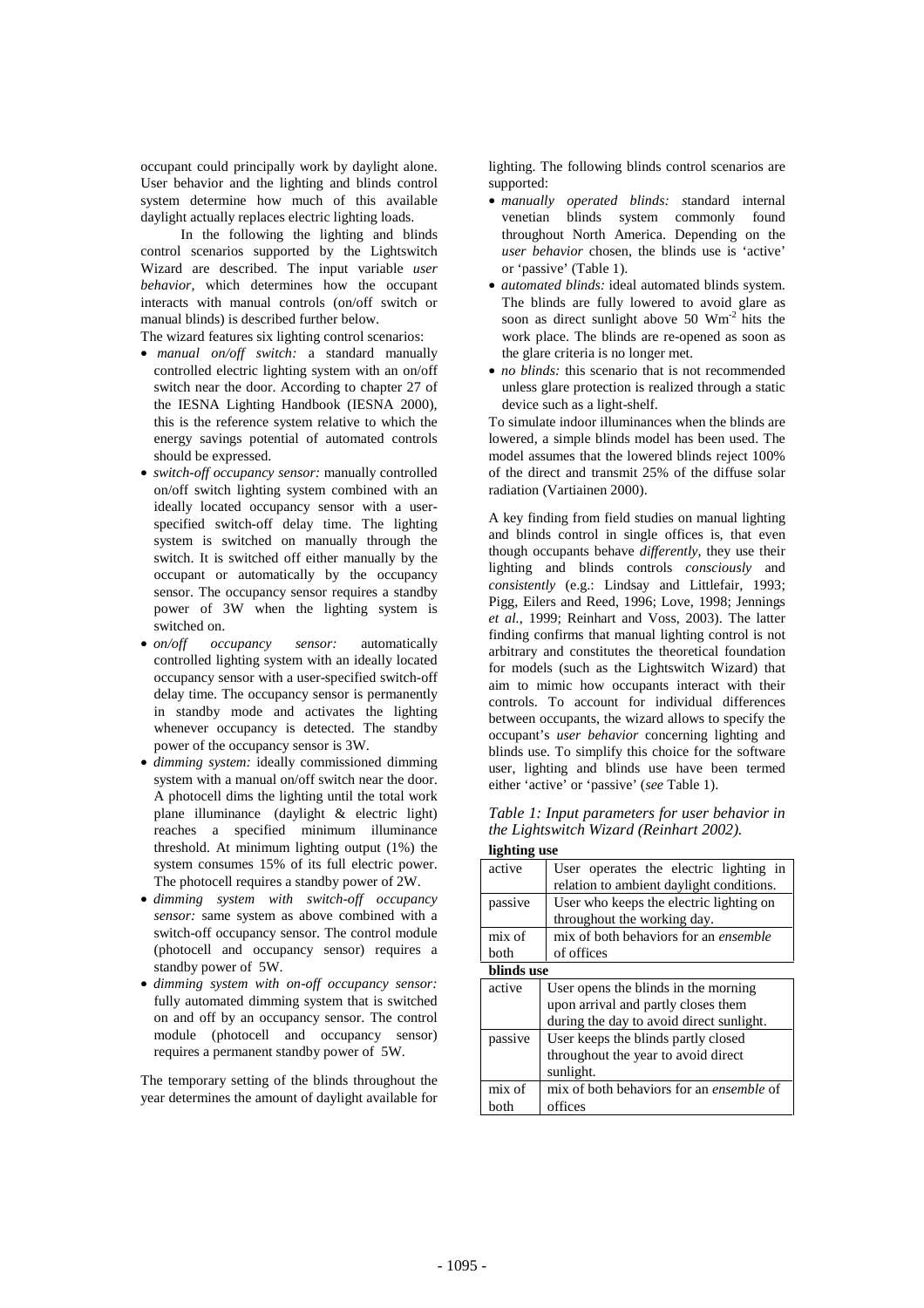

*Figure 3: The Lightswitch Wizard offers a side-by-side comparison of the electric lighting use and annual daylight availability in two independent perimeter offices. The main application window is divided into four parts: Two upper input sections and two lower simulation report sections. The two left input and simulation report sections refer to office scenario 1. The two sections on the right refer to office scenario 2. Simulation input is organized into three groups: Site, Office and User.* 

The lighting and blinds control algorithms in Table 1 are a combination of various stochastic switch on/off probability functions that depend on occupant arrival, departure and indoor illuminances. The algorithms have been described in (Reinhart 2002). They are based on individual behavioral patterns that have been observed in field studies (Reinhart and Voss 2003). The electric lighting energy uses for identical offices and lighting systems can differ considerably for different *user behaviors*.

How can a designer choose an adequate lighting system for a particular project? For an individual office, it is impossible to predict the user behavior of the occupant. If, on the other hand, the office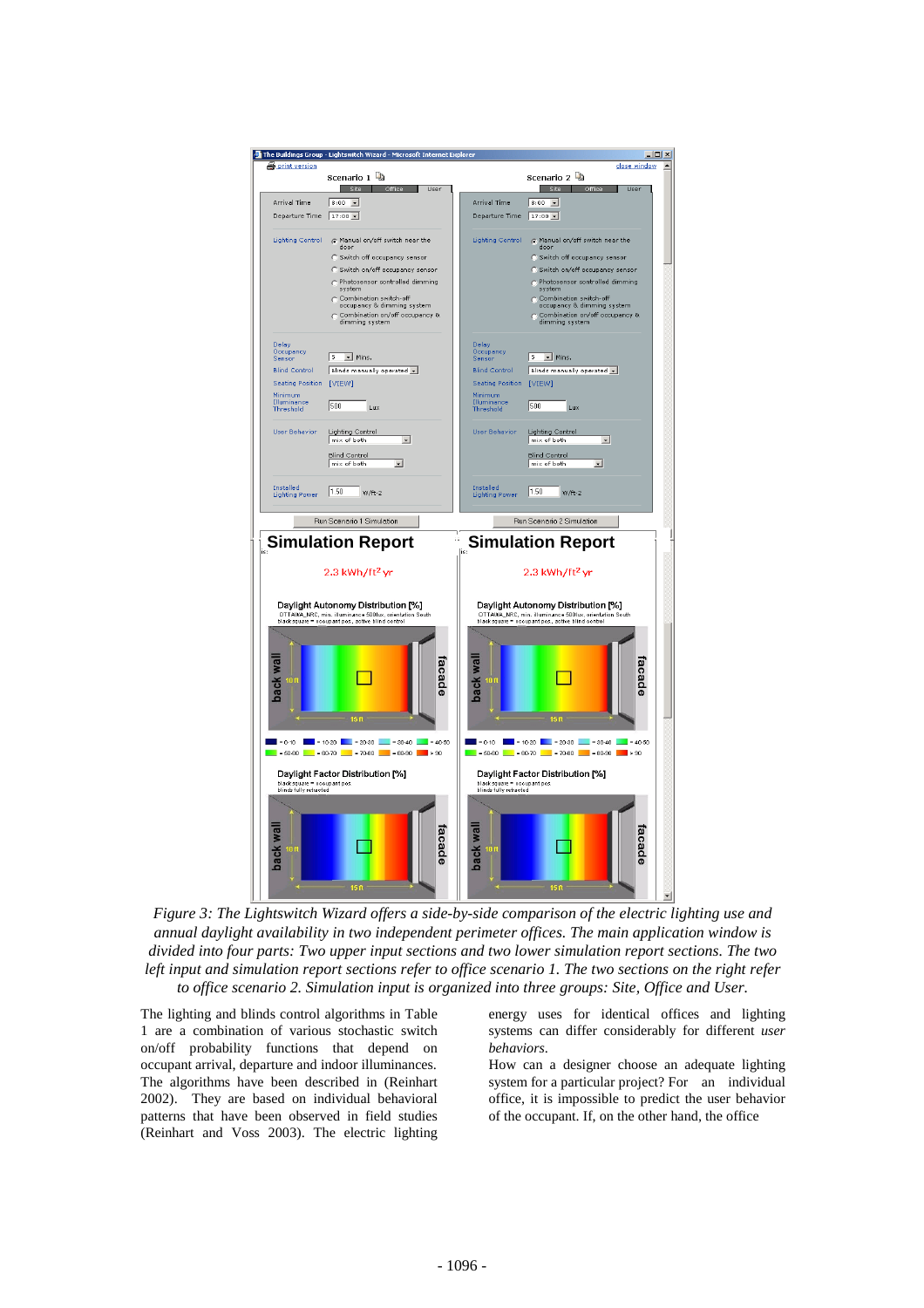

#### **Site Description**

The office is located in OTTAWA\_NRC (N 45°, W 75.67°). Daylight savings time lasts from April 1st to October 31st.

#### **Office Description**

The office has a facade facing due South. The facade glazing has a visual transmittance of 72.0%. The window unit has a frame proportion of 15.0%. The facade is unobstructed by surrounding buildings or landscape. The office has a floor to ceiling height of 9ft, is 10 ft wide and 15ft deep. The diffuse reflectances of the ceiling, walls and floor are 80%, 50%, and 20%, respectively. A view of the office facade is shown below.

#### **User Description**

The office is occupied Monday through Friday from 8:00 to 17:00. The occupant leaves the office three times during the day (30 minutes in the morning, 1 hour at midday, and 30 minutes in the afternoon). The occupant performs a task that requires a minimum illuminance of 500 lux. The predicted electric lighting energy use of 2.3 kWh/ft<sup>2</sup> yr corresponds to the mean energy use in an *ensemble* of indentical offices that are occupied by four user types:

- a user who operates the electric lighting in relation to ambient daylight conditions, opens the blinds in the morning (upon arrival), and lowers them when direct sunlight above 50 Wm<sup>-2</sup> hits the seating position (to avoid direct glare),
- a user who operates the electric lighting in relation to

ambient daylight conditions, and keeps the blinds lowered throughout the year to avoid direct sunlight,

- a user who keeps the electric lighting on throughout the working day, opens the blinds in the morning (upon arrival), and lowers them when direct sunlight above 50 Wm-2 hits the seating position (to avoid direct glare), and
- a user who keeps the electric lighting on throughout the working day, and keeps the blinds lowered throughout the year to avoid direct sunlight.

#### **Lighting and Blinds Control**

The electric lighting system has an installed lighting power density of 1.5Wft<sup>-2</sup> and is manually controlled with an on/off switch. A venetian blinds system acts as the glare protection device in the office. The blinds are manually controlled.

**View of the investigated office facade.** 



investigated by the Lightswitch Wizard is one out of many identical offices in a large building, the average energy demand for this *ensemble* of offices is the design criteria of interest. In this case, the relevant question becomes: What is the frequency distribution of the different user types in the building? Unfortunately, there is no data currently available to meaningfully answer this question. A straightforward engineering approach is to assign equal frequencies to all four combinations in Table 1 (active/active, active/passive, passive/active and passive/passive). This choice corresponds to the *mix of both*-option for lighting and blinds use.

### SIMULATION OUTPUT

Table 2 shows an example simulation report. These reports are displayed in the main application window in Figure 3 below the input section. The influence of the different input parameters can be assessed through a side-by-side comparison of the simulation reports for two different scenarios. The main simulation results are presented up front:

- The annual electric lighting use is expressed in kWh/ft<sup>2</sup>yr. Depending on the user behavior chosen, it either refers to the energy use of a particular user type or to the mean energy use of an *ensemble* of identical offices.
- The amount of daylight available in the office is expressed through false color maps of the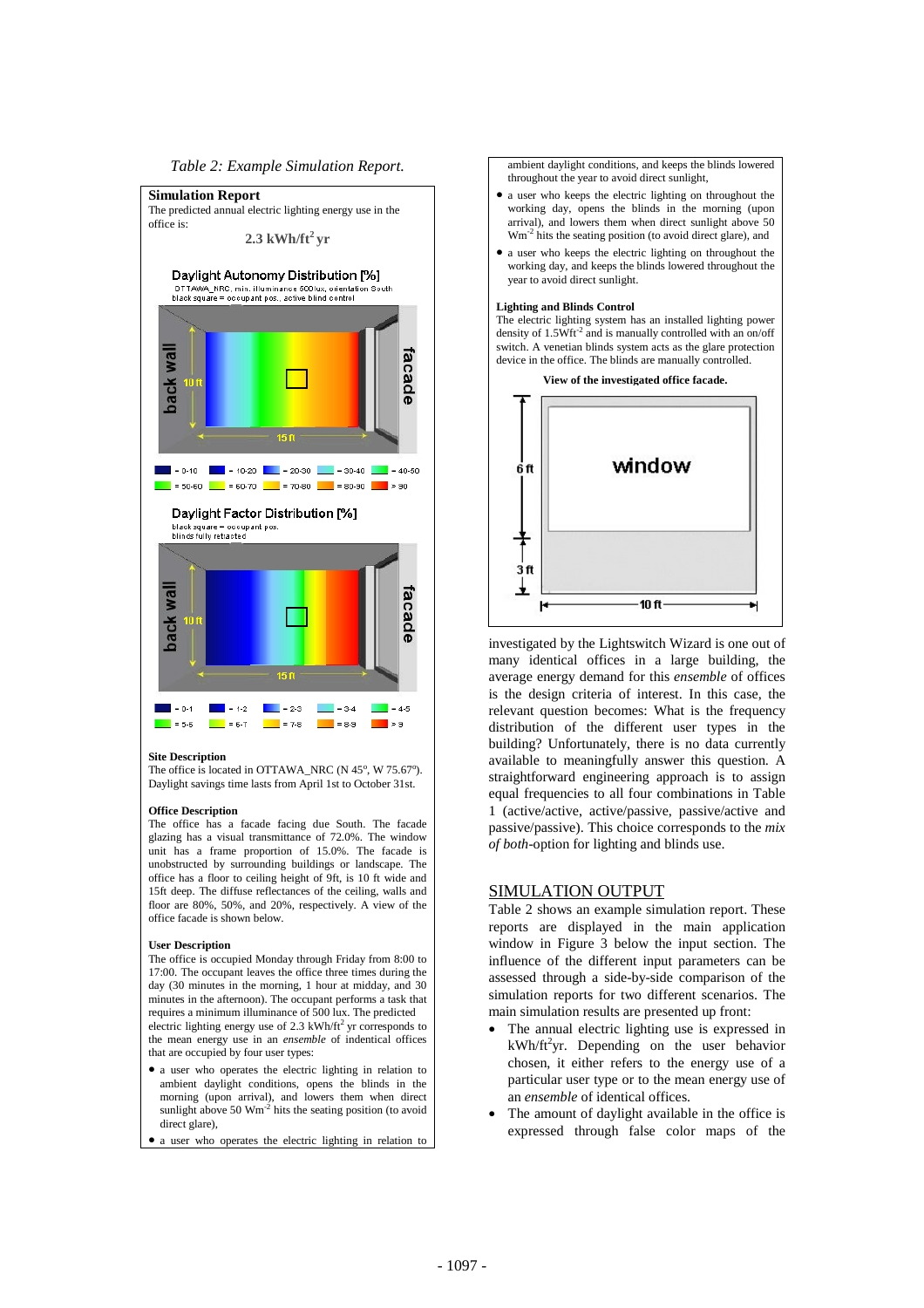

*Figure 4:Example application for the office described in Table 2 for various lighting* 

daylight factor and daylight autonomy distributions. The daylight factor is defined as the ratio of the indoor illuminance on the work plane to the outdoor horizontal illuminance under an overcast CIE reference sky. It is a common parameter to characterize the daylight situation in a building as it is an intuitive quantity that can be measured or calculated. Nevertheless, its explanatory power as a design performance measure is limited as it ignores building orientation and geographical latitude, and is based on a single overcast sky condition.

The daylight autonomy in a building is defined as the percentage of the occupied times per year, when a minimum illuminance level can be maintained by daylight alone. It is a performance measure that considers all sky conditions throughout the year when the office is occupied. It captures daylight availability, user occupancy and illuminance requirements in a single number. It is independent of the installed electric lighting system so that a high daylight autonomy is a *necessary requirement* but not a guarantee for lighting energy savings due to daylight.

 For quality assurance purposes all simulation assumptions are documented in the simulation report in a format that can be copied and pasted into documents prepared by the users of the software.

### EXAMPLE APPLICATION

Assume a designer working on an office building in Ottawa, Canada. The office has no external obstructions. All perimeter offices are private and have the dimensions of the example office in Table 2. In the reference scenario, all offices have standard on/off lighting switches and manually

operated venetian blinds. Table 2 informs the designer that the mean energy use in the offices facing south is  $2.3 \text{ kWh/ft}^2 \text{yr}$ .

 The designer is interested in estimating the energy saving potential of installing automated lighting controls. A few runs quickly lead to the results shown in Figure 4. All investigated automated lighting controls except for the on/off occupancy sensor are likely to yield energy savings with respect to the reference scenario. The on/off sensor hinders all users to ever work by daylight alone. This effectively nullifies energy savings for those users in Table 1 who would operate the electric lighting in relation to ambient daylight conditions. The largest electric lighting energy savings (70%) can be expected from a dimming system combined with a switch-off occupancy sensor. These savings are largely due to the dimming system and the high daylight autonomy of 70% near the work place<sup>4</sup>. Depending on the installation costs for the different automated lighting systems, Figure 4 allows the designer to quantitatively weigh projected payback times against initial costs. Of course, the same kind of analysis is also possible for the remaining three facade orientations.

# DISCUSSION

 $\overline{a}$ 

As laid out in the introduction, the intention of the Lightswitch Wizard is to bring daylight simulation

<sup>&</sup>lt;sup>4</sup> The black square in the daylight autonomy distribution figure in Table 2 depicts the seating position of the occupant. This is one of the simulation inputs.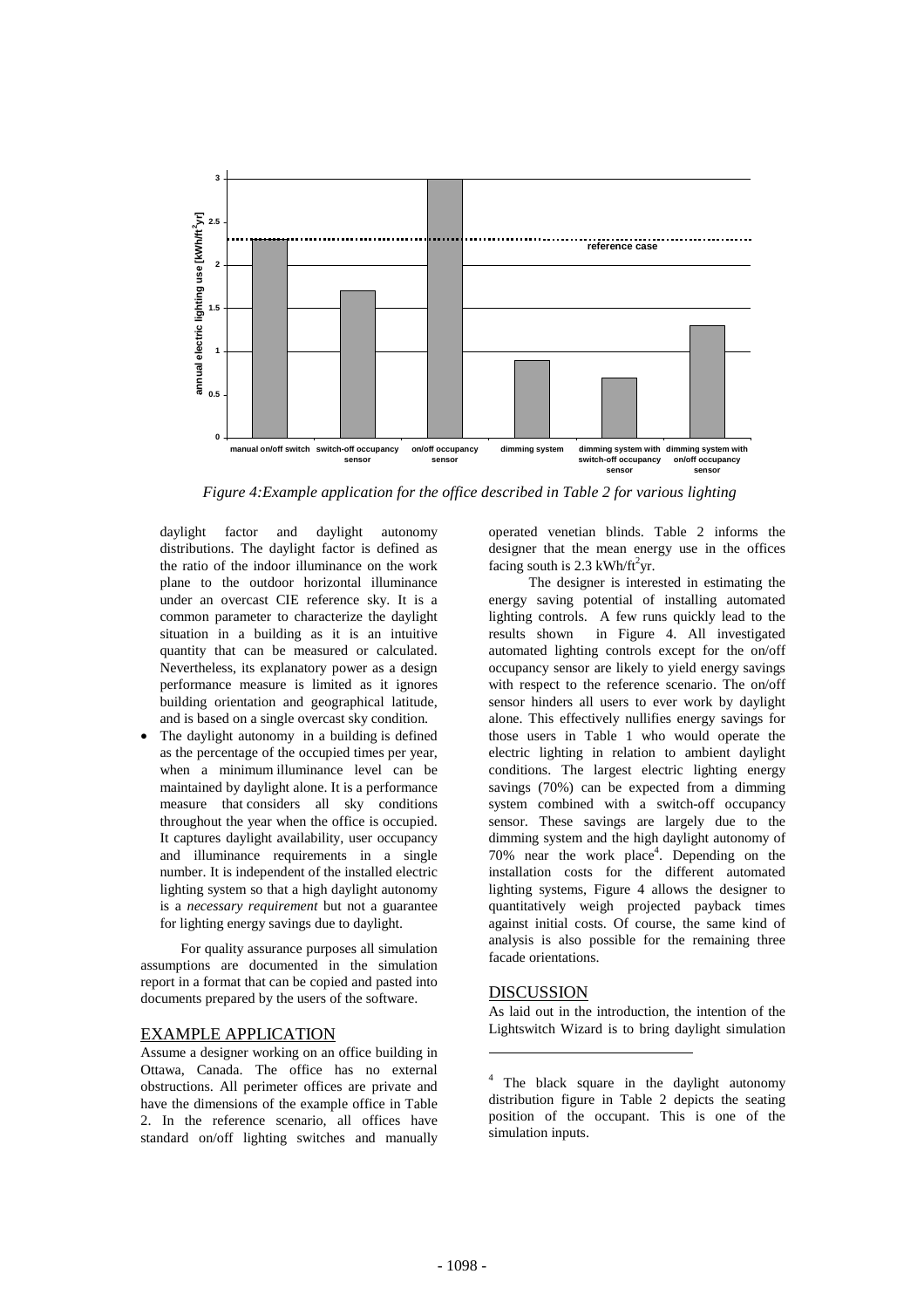techniques closer to the mainstream design practice by aiming at the initial conceptual phase and combining a smart simplified GUI with a sophisticated calculation engine. This section discusses the extent to which the wizard overcomes the barriers identified above, and what its limitations are:

- long learning curves: Compared to the time required to proficiently learn RADIANCE, the wizard provides instant access to reliable simulation results for standard peripheral offices. The users of the software will have to invest some time into familiarizing themselves with the daylight performance measures provided. It will probably take a number of runs until the user develops a feeling of what is a *high* daylight autonomy or annual electric lighting use. On the other hand, "acquiring a systematic understanding of the relationships of architectural precedents to the environment" (Donn, 1999) –in our case room design and daylight availability– constitutes a useful exercise for a designer in itself.
- time-consuming 3D model preparation and simulation times: The time necessary for a user of the software to enter the building data and getting daylight simulation results is small compared to having to create a 3D model, import it into RADIANCE and run a simulation. This time savings on the users' side have been realized through a substantial simulation effort on the developer's side<sup>5</sup>. This effort has limited the number of prototype facades that are presently offered. More facades can be added as/if the wizard further evolves. In the meantime, the expert simulation software DAYSIM offers more ambitious users a way to get the same simulation output for arbitrary complex building models $6$ .
- accuracy of simulation results: All simulation results stored in the Lightswitch Wizard database are based on the RADIANCE simulation engine that has been validated for comparable sidelit rooms (Mardaljevic 1995). A comparison of the daylight autonomy measurements and calculations in a full scale test office showed that results were identical within a two percentagepoint range (Reinhart and Walkenhorst, 2001). Despite these encouraging findings are daylight simulation results of the Lightswitch Wizard based on a number of approximations:
	- (a) Shading due to external objects is presently discarded.

 $\overline{a}$ 

- (b) Mullions are not explicitly modeled. Instead the window transmission is simply scaled down depending on the frame to window area ratio specified by the user.
- (c) As explained above, blinds are generic and not explicitly modeled.
- (d) No furniture is considered.
- (e) The ground reflectance is set to 20% throughout the year, ignoring snow cover in the winter.
- (f) The dimming system is considered to be ideally commissioned which does not necessarily reflect current practices (see e.g. Floyd *et al.*, 1995; Love, 1995)

Of all these approximations, neglecting surrounding external objects can lead to the most drastic errors especially in dense urban settings. Using a generic instead of an explicit blinds model –which can lead to substantial simulation inaccuracies at individual time steps– usually becomes less crucial considering a whole year. The reason for this is that our present knowledge of how occupants use their blinds is limited and does not include what slat angles are routinely chosen or how far the blinds are lowered. In the model, blinds are either 'up' or 'down'.

 The main simulation uncertainty lies in the user behavior model. As discussed in (Reinhart 2002) the current Lightswitch model offers a snapshot of current knowledge of office occupant interaction with their lighting and blinds controls. The model is currently being validated through field studies that are carried out in the context of the International Energy Agency Task 31, *Daylighting Buildings in the 21st century* <sup>7</sup> .

• conclusive performance measures: Despite the uncertainties of the Lightswitch Wizard, the tool provides a set of relevant performance parameters that can be directly used to guide design choices. A limitation of the wizard is that it presently does not consider thermal energy balances for heating and cooling. This limitation might be overcome in the future. It bears the risk of a designer optimizing "one dimensionally" towards an adequate use of daylight while at the same time introducing unwanted heating and cooling loads.

## **CONCLUSIONS**

This paper describes a new web-based daylight simulation tool to assist the implementation of daylighting measures in perimeter offices. Applications and limitations of the tool are discussed. Required simulation times are short and

 $\overline{a}$ 

<sup>&</sup>lt;sup>5</sup> The daylight coefficient data for one facade variant require about 1.5 GB of disc space and 9000 hours of CPU time to generate them.

<sup>6</sup> http://irc.nrc-cnrc.gc.ca/ie/light/daysim.html

<sup>7</sup> http://www.iea-shc.org/task31/index.html